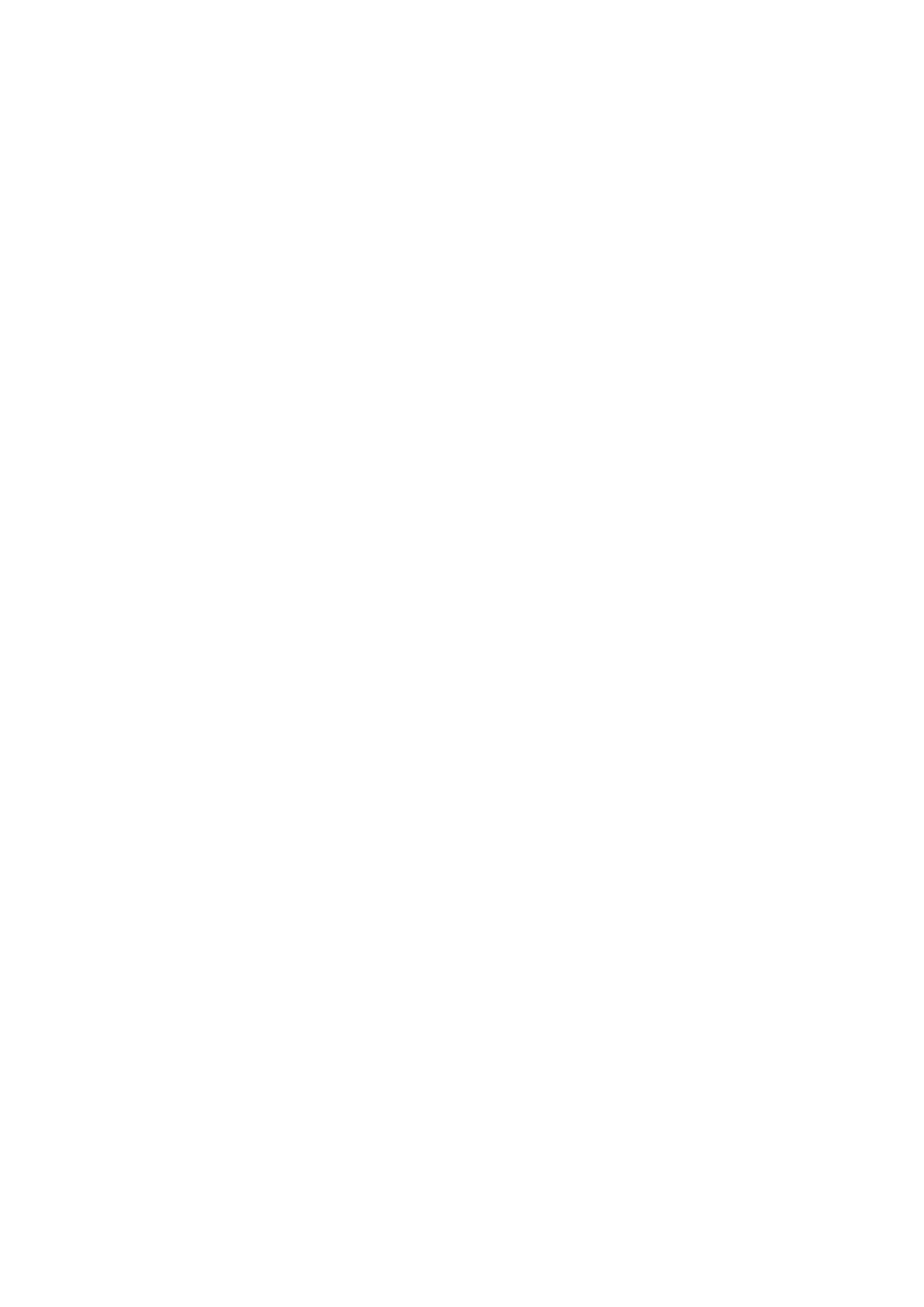

**Queensland** 

## **Multicultural Recognition Bill 2015**

## **Contents**

|        |                                                          | Page           |
|--------|----------------------------------------------------------|----------------|
| Part 1 | Preliminary                                              |                |
| 1      |                                                          | 4              |
| 2      |                                                          | 4              |
| 3      |                                                          | 4              |
| 4      |                                                          | 5              |
| 5      |                                                          | 5              |
| 6      |                                                          | 6              |
| Part 2 | <b>Multicultural Queensland Charter</b>                  |                |
| 7      | The Multicultural Queensland Charter                     | 6              |
| Part 3 | <b>Multicultural Queensland Advisory Council</b>         |                |
| 8      |                                                          | $\overline{7}$ |
| 9      |                                                          | $\overline{7}$ |
| 10     |                                                          | 8              |
| 11     | Disqualification as member                               | 8              |
| 12     |                                                          | 8              |
| 13     |                                                          | 9              |
| 14     |                                                          | 9              |
| 15     |                                                          | 9              |
| 16     |                                                          | 10             |
| 17     | Minutes and records of decisions                         | 10             |
| 18     | Publishing summary of meeting                            | 10             |
| Part 4 | Responsibilities of the Minister and government entities |                |
| 19     |                                                          | 11             |
| 20     |                                                          | 11             |
| 21     |                                                          | 12             |
| 22     | Chief executives to ensure awareness                     | 13             |
| 23     | Government entities to consider multicultural charter    | 13             |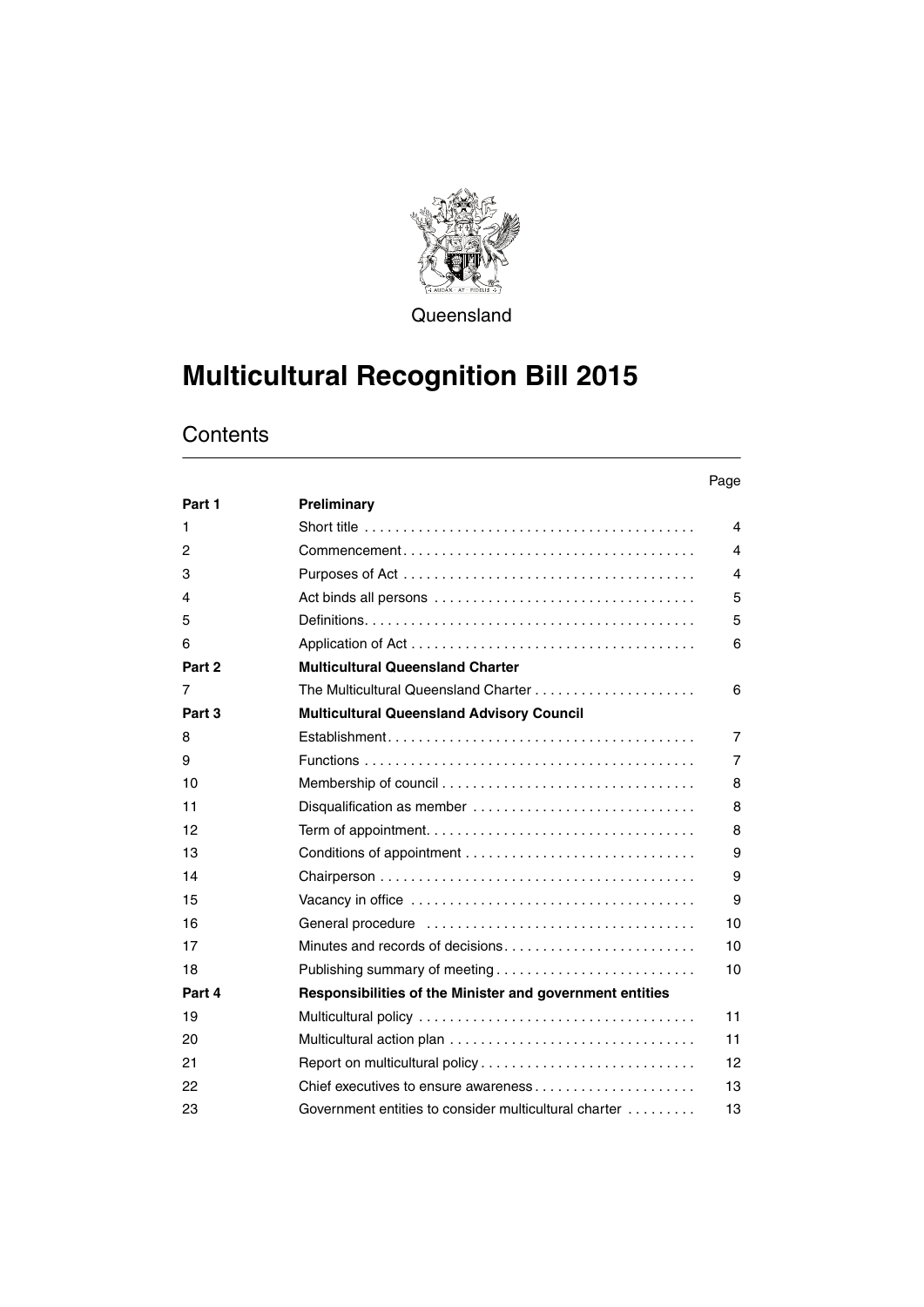## Multicultural Recognition Bill 2015

### **Contents**

| 24         | Government entities' reporting obligations | 13 |
|------------|--------------------------------------------|----|
| Part 5     | <b>Miscellaneous</b>                       |    |
| 25         |                                            | 14 |
| Schedule 1 | The Multicultural Queensland Charter       | 15 |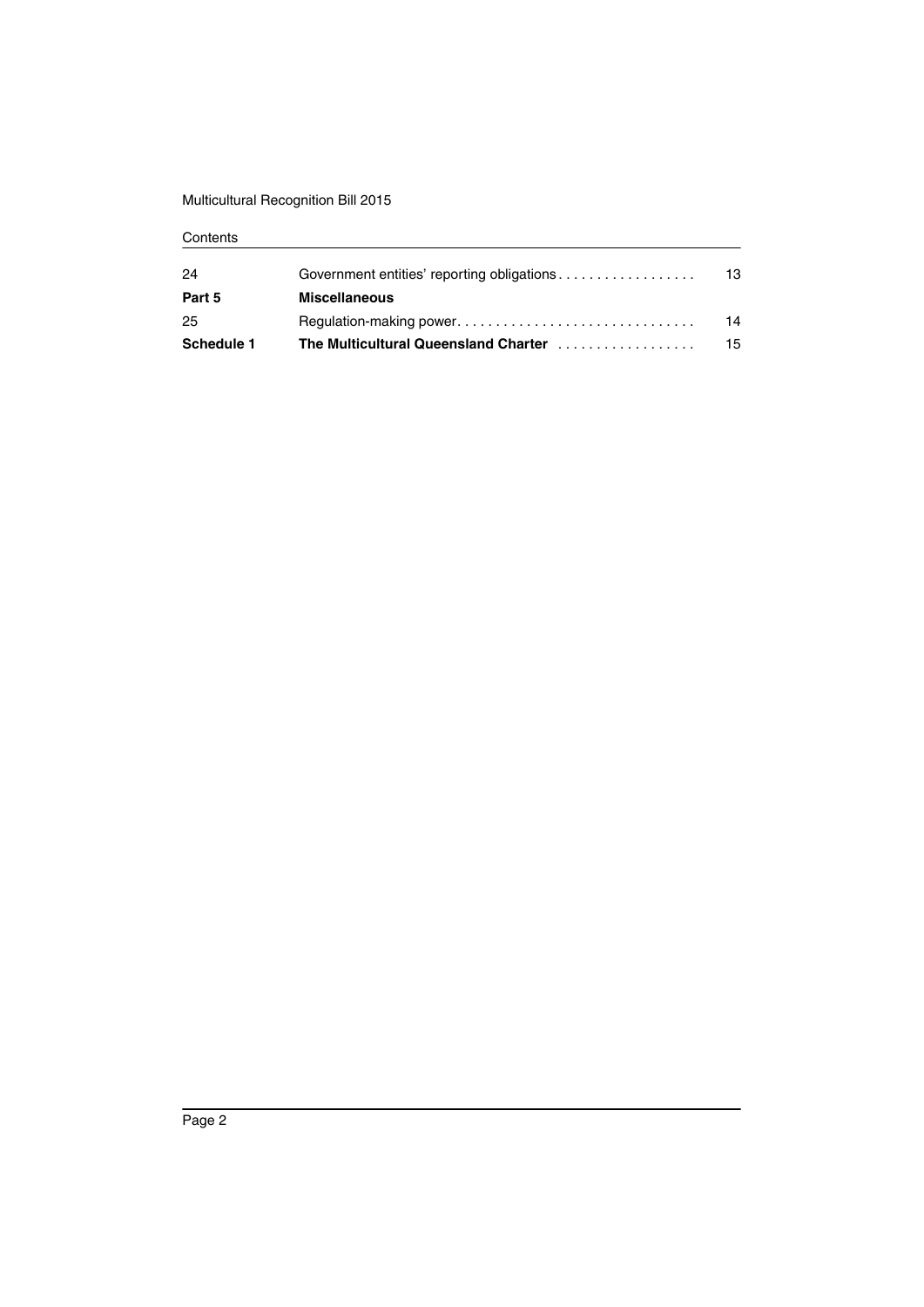## **2015**

# **A Bill**

for

**An Act to provide for a Multicultural Queensland Charter, a Multicultural Queensland Advisory Council, a multicultural policy and a multicultural action plan and for other particular purposes**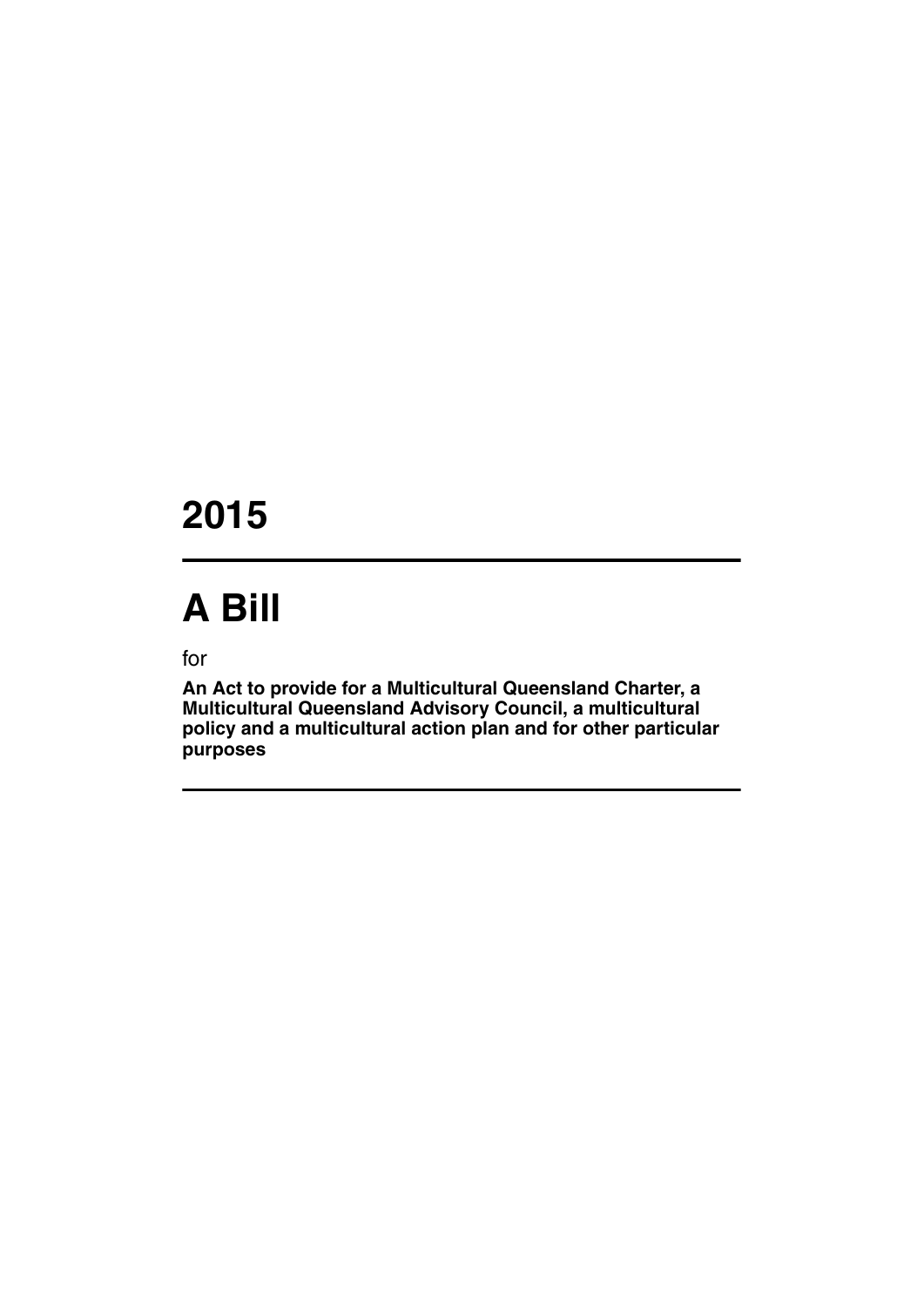## [s 1]

<span id="page-5-3"></span><span id="page-5-2"></span><span id="page-5-1"></span><span id="page-5-0"></span>

|              |                             | The Parliament of Queensland enacts-                                                                                                                                                                                                                                                                                                                                                                                                                                                                                        | $\mathbf{1}$                                                         |
|--------------|-----------------------------|-----------------------------------------------------------------------------------------------------------------------------------------------------------------------------------------------------------------------------------------------------------------------------------------------------------------------------------------------------------------------------------------------------------------------------------------------------------------------------------------------------------------------------|----------------------------------------------------------------------|
| Part 1       |                             | <b>Preliminary</b>                                                                                                                                                                                                                                                                                                                                                                                                                                                                                                          | $\overline{2}$                                                       |
| 1            | <b>Short title</b><br>2015. | This Act may be cited as the <i>Multicultural Recognition Act</i>                                                                                                                                                                                                                                                                                                                                                                                                                                                           | 3<br>4<br>5                                                          |
| $\mathbf{2}$ |                             | <b>Commencement</b><br>This Act commences on a day to be fixed by proclamation.                                                                                                                                                                                                                                                                                                                                                                                                                                             | 6<br>7                                                               |
| 3            | (a)<br>(b)                  | <b>Purposes of Act</b><br>The purposes of this Act are—<br>to recognise the valuable contribution of diverse groups<br>of people to the Queensland community; and<br>to promote Queensland as a unified, harmonious and<br>inclusive community by establishing the multicultural<br>charter; and                                                                                                                                                                                                                            | 8<br>9<br>10<br>11<br>12<br>13<br>14                                 |
|              | (c)                         | to ensure services provided by government entities are<br>responsive to the diversity of the people of Queensland<br>$by-$<br>establishing the council; and<br>(i)<br>providing for the multicultural policy<br>(ii)<br>and<br>multicultural action plan; and<br>(iii) requiring that employees of government entities be<br>aware of the multicultural<br>made<br>charter,<br>multicultural policy and multicultural action plan;<br>and<br>(iv) establishing reporting obligations for particular<br>government entities. | 15<br>16<br>17<br>18<br>19<br>20<br>21<br>22<br>23<br>24<br>25<br>26 |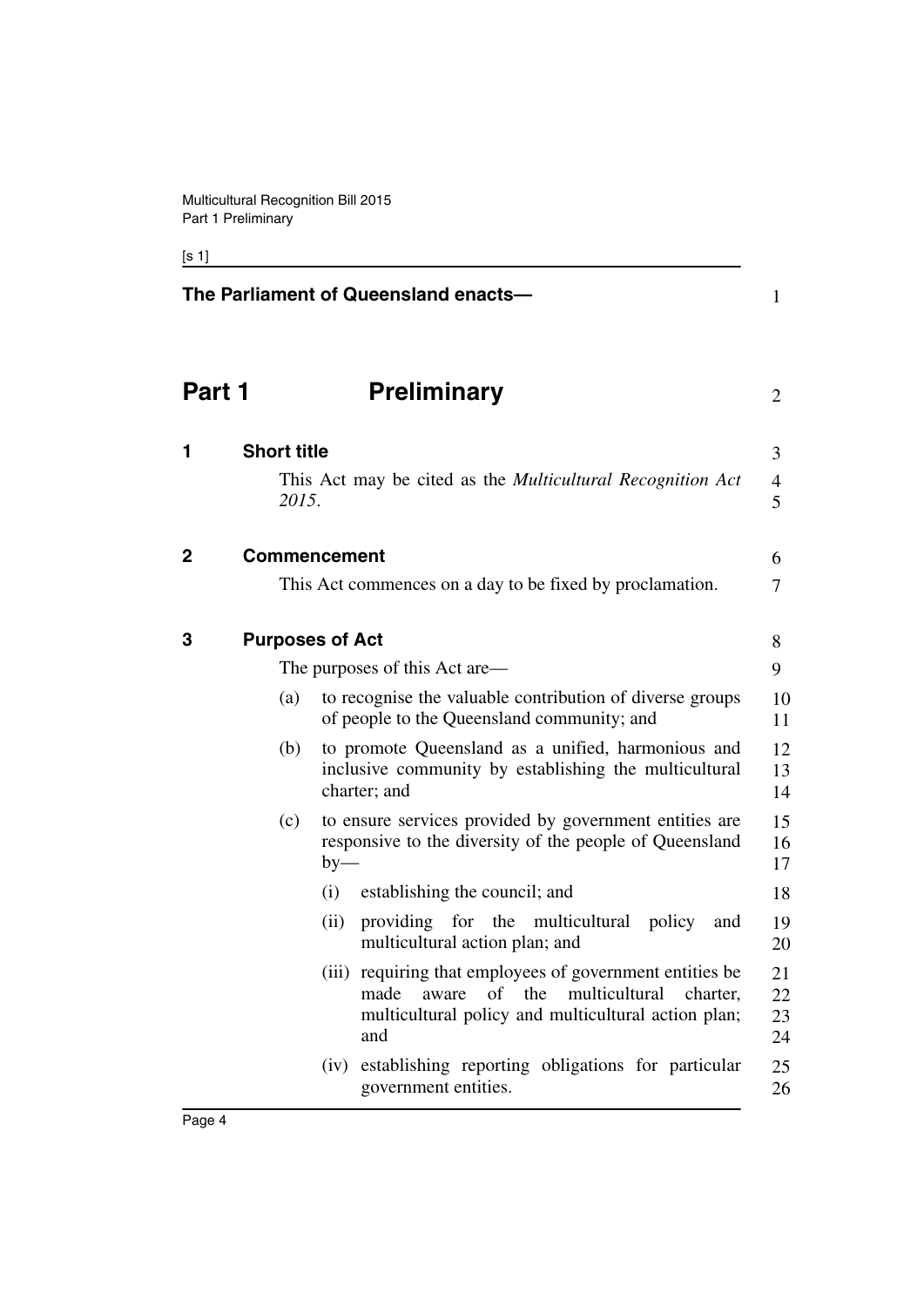[s 4]

<span id="page-6-1"></span><span id="page-6-0"></span>

| 4 | <b>Act binds all persons</b>                                                                                                                                                                                             | $\mathbf{1}$         |
|---|--------------------------------------------------------------------------------------------------------------------------------------------------------------------------------------------------------------------------|----------------------|
|   | This Act binds all persons, including the State.                                                                                                                                                                         | $\overline{2}$       |
| 5 | <b>Definitions</b>                                                                                                                                                                                                       | 3                    |
|   | In this Act-                                                                                                                                                                                                             | $\overline{4}$       |
|   | <i>chief executive</i> , of a government entity, means—                                                                                                                                                                  | 5                    |
|   | for a department—the chief executive in relation to the<br>(a)<br>department under the <i>Public Service Act 2008</i> , section<br>$10(1)$ ; or                                                                          | 6<br>$\tau$<br>8     |
|   | (b)<br>for a public service office—the head of the public<br>service office under the <i>Public Service Act 2008</i> , section<br>$21$ ; or                                                                              | 9<br>10<br>11        |
|   | (c)<br>for a registry or other administrative office of a court or<br>tribunal—the chief executive of the department in which<br>is administered the legislation under which the court or<br>tribunal is established; or | 12<br>13<br>14<br>15 |
|   | for another entity—the person responsible for the<br>(d)<br>management of the entity.                                                                                                                                    | 16<br>17             |
|   | <b><i>council</i></b> means the Multicultural Queensland Advisory<br>Council established under section 8.                                                                                                                | 18<br>19             |
|   | <i>diversity</i> means cultural, linguistic and religious diversity.                                                                                                                                                     | 20                   |
|   | <i>employee</i> , of a government entity, includes—                                                                                                                                                                      | 21                   |
|   | (a)<br>an officer or member of the entity; and                                                                                                                                                                           | 22                   |
|   | (b)<br>an individual who works for the entity under a contract<br>for services.                                                                                                                                          | 23<br>24             |
|   | <i>government entity</i> means a government entity under the<br>Public Service Act 2008, section 24.                                                                                                                     | 25<br>26             |
|   | <i>multicultural action plan</i> see section $20(1)$ .                                                                                                                                                                   | 27                   |
|   | <i>multicultural charter</i> means the Multicultural Queensland<br>Charter set out in schedule 1.                                                                                                                        | 28<br>29             |
|   | <i>multicultural policy</i> see section 19(1).                                                                                                                                                                           | 30                   |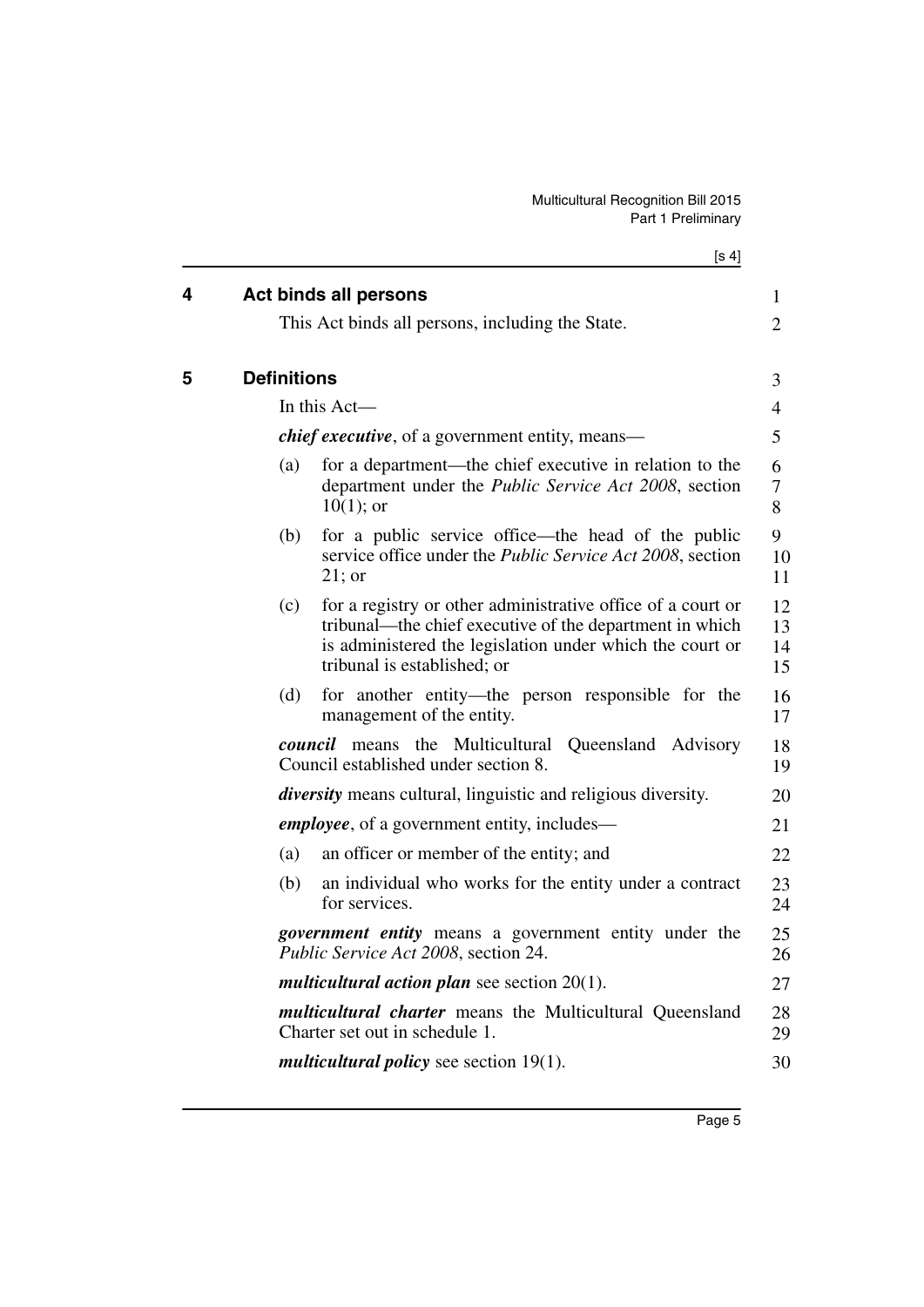### [s 6]

<span id="page-7-0"></span>

|     | <i>multicultural policy outcomes</i> means the outcomes stated in<br>the multicultural policy under section $19(2)(b)$ .                                                                                                                                       | $\mathbf{1}$<br>$\overline{2}$ |
|-----|----------------------------------------------------------------------------------------------------------------------------------------------------------------------------------------------------------------------------------------------------------------|--------------------------------|
|     | <b>Application of Act</b>                                                                                                                                                                                                                                      | 3                              |
| (1) | This Act does not—                                                                                                                                                                                                                                             | 4                              |
|     | create rights for anyone; or<br>(a)                                                                                                                                                                                                                            | 5                              |
|     | impose legally enforceable obligations on the State, the<br>(b)<br>Minister, a member of the council, a government entity,<br>a chief executive or employee of a government entity, or<br>anyone else.                                                         | 6<br>7<br>8<br>9               |
| (2) | No provision of this Act creates a civil cause of action based<br>on a contravention of the provision.                                                                                                                                                         | 10<br>11                       |
| (3) | Failure to comply with this Act does not affect the validity of<br>any decision.                                                                                                                                                                               | 12<br>13                       |
| (4) | If there is a conflict between this Act and another Act that<br>requires an entity to consider principles or comply with<br>requirements in the exercise of the entity's functions or<br>powers, the other Act prevails to the extent of the<br>inconsistency. | 14<br>15<br>16<br>17<br>18     |

#### <span id="page-7-1"></span>**Part 2 Multicultural Queensland Charter** 19 20

<span id="page-7-2"></span>

| The Multicultural Queensland Charter                           |    |  |
|----------------------------------------------------------------|----|--|
| The Multicultural Queensland Charter is set out in schedule 1. | 22 |  |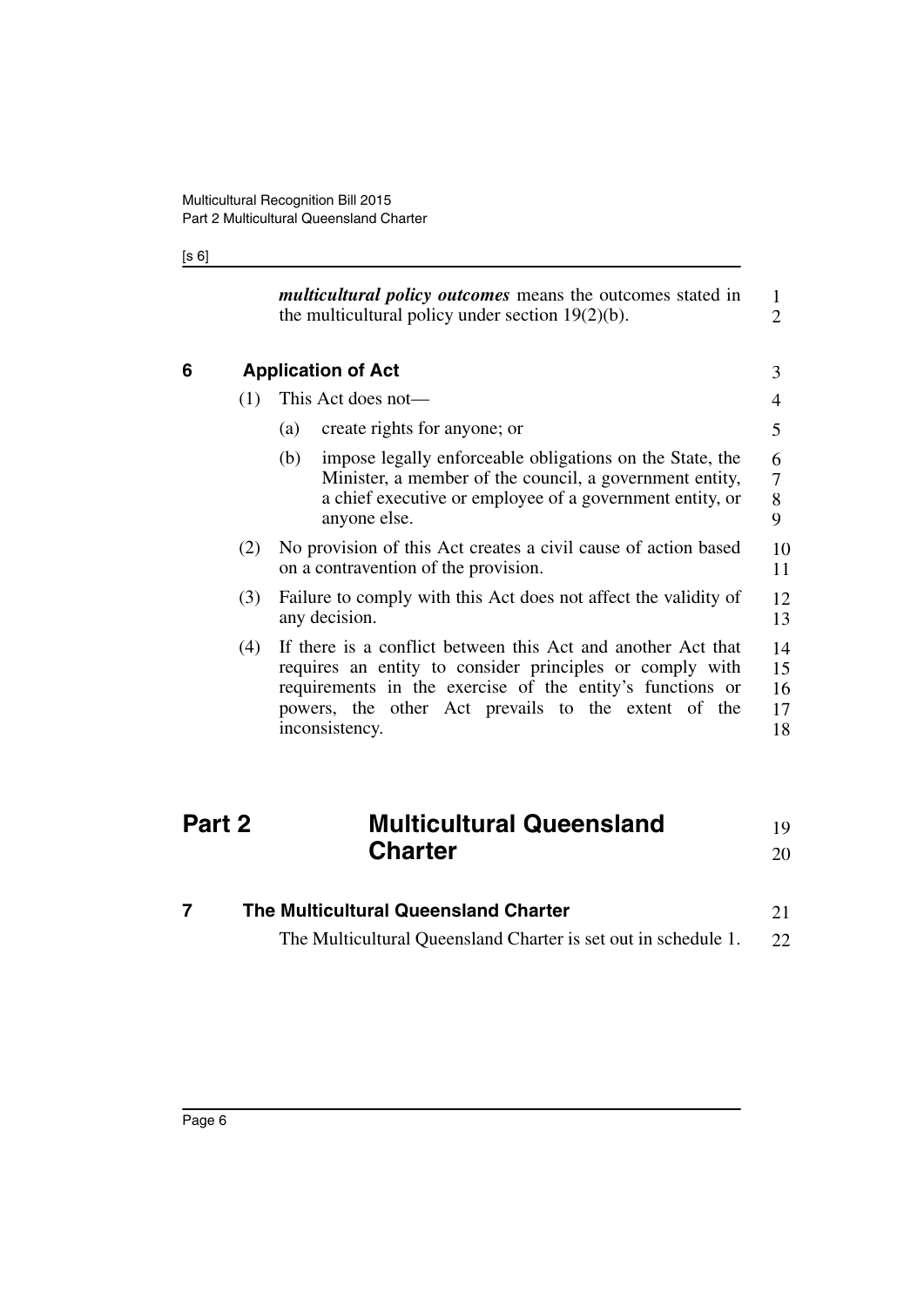<span id="page-8-2"></span><span id="page-8-1"></span><span id="page-8-0"></span>[s 8] **Part 3 Multicultural Queensland Advisory Council 8 Establishment** The Multicultural Queensland Advisory Council is established. **9 Functions** (1) The functions of the council are— (a) to give advice and make recommendations to the Minister about the following— (i) the needs, aspirations and contributions of people from diverse backgrounds; (ii) raising awareness of the multicultural charter within the Queensland community; (iii) developing and implementing government policies about multiculturalism; (iv) how services and programs funded by the Government can be responsive to the needs of people from diverse backgrounds; and (b) to consult with any group or entity as directed by the Minister. *Examples for paragraph (b)*— • a group of people from a particular cultural, linguistic or religious background an entity representing the interests of people within a particular age group (2) The council may also perform other functions as directed by the Minister. 1  $\mathcal{D}$ 3 4 5 6 7 8 9 10 11 12 13 14 15 16 17 18 19 20 21 22 23 24 25 26 27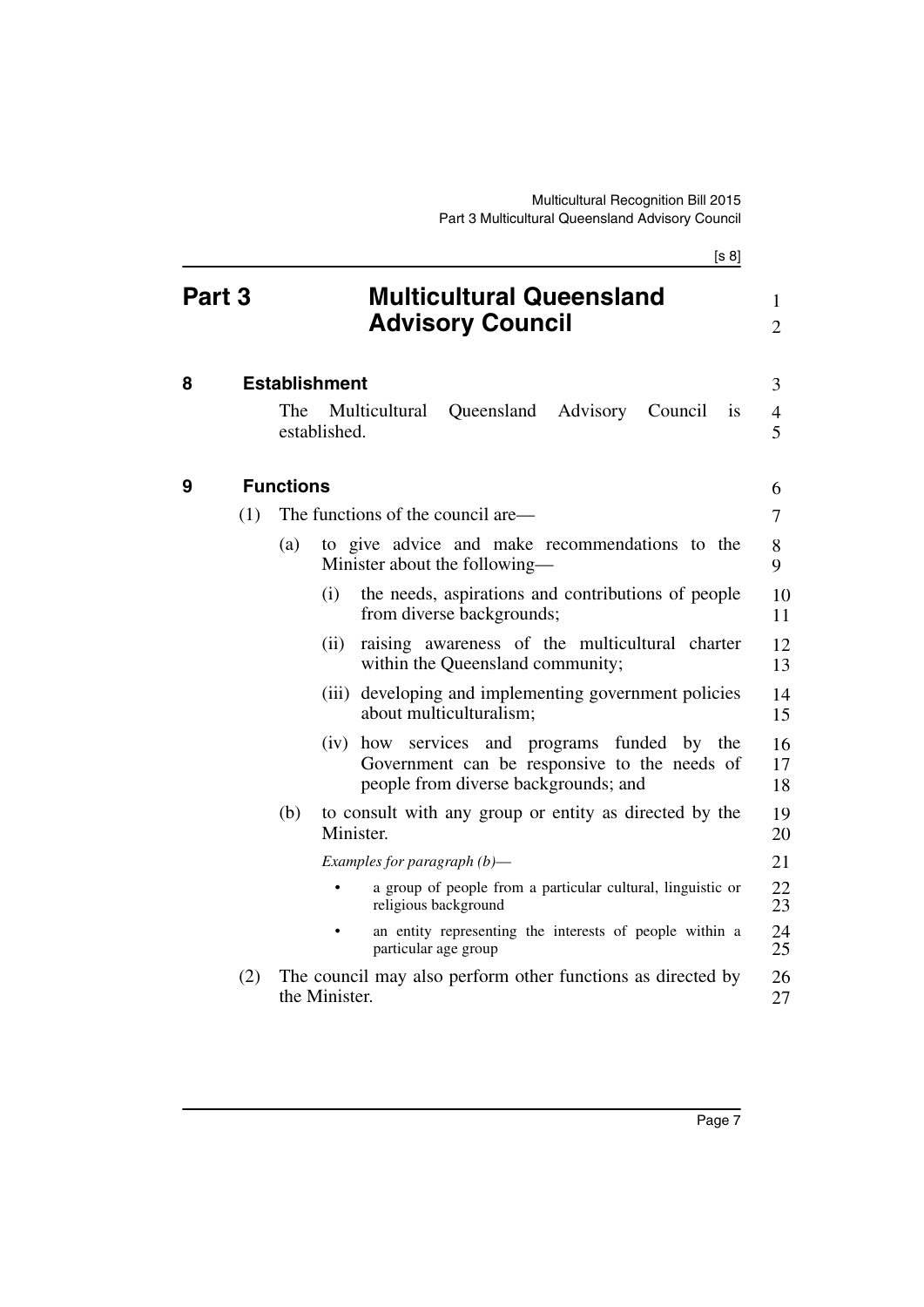## [s 10]

<span id="page-9-2"></span><span id="page-9-1"></span><span id="page-9-0"></span>

| 10 |     | <b>Membership of council</b>                                                                                                                                                              | $\mathbf{1}$          |
|----|-----|-------------------------------------------------------------------------------------------------------------------------------------------------------------------------------------------|-----------------------|
|    | (1) | The council consists of the Minister and 11 members<br>appointed by signed notice by the Minister.                                                                                        | 2<br>3                |
|    | (2) | In making an appointment, the Minister must have regard to-                                                                                                                               | $\overline{4}$        |
|    |     | the need for the membership of the council to be<br>(a)<br>representative of the diverse groups of people in the<br>Queensland community including people from regional<br>locations; and | 5<br>6<br>$\tau$<br>8 |
|    |     | the need for balanced gender representation in the<br>(b)<br>membership of the council.                                                                                                   | 9<br>10               |
| 11 |     | <b>Disqualification as member</b>                                                                                                                                                         | 11                    |
|    | (1) | A person is disqualified from becoming, or continuing as, a<br>member if the person—                                                                                                      | 12<br>13              |
|    |     | has a conviction, other than a spent conviction, for an<br>(a)<br>indictable offence; or                                                                                                  | 14<br>15              |
|    |     | (b)<br>insolvent under administration<br>the<br>under<br>1S<br>an<br>Corporations Act, section 9; or                                                                                      | 16<br>17              |
|    |     | (c)<br>is disqualified from managing corporations under the<br>Corporations Act, part 2D.6.                                                                                               | 18<br>19              |
|    | (2) | In this section—                                                                                                                                                                          | 20                    |
|    |     | <i>spent conviction</i> means a conviction—                                                                                                                                               | 21                    |
|    |     | for which the rehabilitation period under the Criminal<br>(a)<br>Law (Rehabilitation of Offenders) Act 1986 has expired<br>under that Act; and                                            | 22<br>23<br>24        |
|    |     | that is not revived as prescribed by section 11 of that<br>(b)<br>Act.                                                                                                                    | 25<br>26              |
| 12 |     | <b>Term of appointment</b>                                                                                                                                                                | 27                    |
|    | (1) | A member holds office for the term, not longer than 3 years,<br>stated in the member's instrument of appointment.                                                                         | 28<br>29              |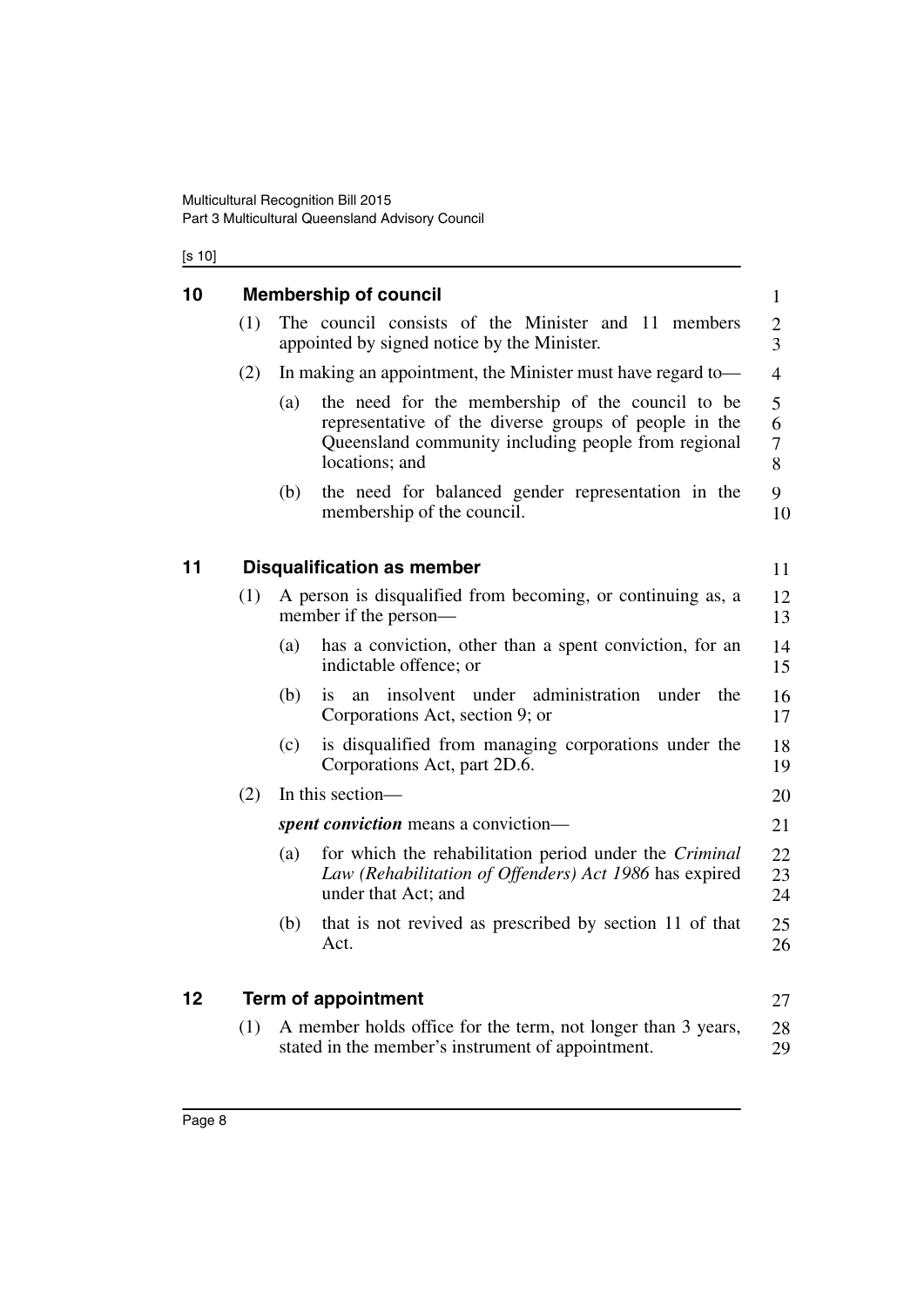<span id="page-10-2"></span><span id="page-10-1"></span><span id="page-10-0"></span>

|    |     |                                                                                                                                                          | [s 13]                                                                                                                     |                                |
|----|-----|----------------------------------------------------------------------------------------------------------------------------------------------------------|----------------------------------------------------------------------------------------------------------------------------|--------------------------------|
|    | (2) |                                                                                                                                                          | If a member is reappointed, the total of the member's terms of<br>appointment may not be more than 6 years.                | $\mathbf{1}$<br>$\overline{2}$ |
| 13 |     |                                                                                                                                                          | <b>Conditions of appointment</b>                                                                                           | 3                              |
|    | (1) |                                                                                                                                                          | A member is to be paid the remuneration and allowances<br>decided by the Minister.                                         | $\overline{4}$<br>5            |
|    | (2) |                                                                                                                                                          | For matters not provided for by this Act, a member holds<br>office on the conditions decided by the Minister.              | 6<br>7                         |
| 14 |     | Chairperson                                                                                                                                              |                                                                                                                            | 8                              |
|    | (1) |                                                                                                                                                          | The chairperson of the council is the Minister.                                                                            | 9                              |
|    | (2) | The Minister may appoint a designated person to act as the<br>chairperson for any time when the Minister can not perform<br>the functions of the office. |                                                                                                                            | 10<br>11<br>12                 |
|    | (3) |                                                                                                                                                          | In this section-                                                                                                           | 13                             |
|    |     |                                                                                                                                                          | <i>designated person</i> means—                                                                                            | 14                             |
|    |     | (a)                                                                                                                                                      | a member of the council; or                                                                                                | 15                             |
|    |     | (b)                                                                                                                                                      | a member of the Legislative Assembly; or                                                                                   | 16                             |
|    |     | (c)                                                                                                                                                      | an appropriately qualified public service employee.                                                                        | 17                             |
| 15 |     |                                                                                                                                                          | Vacancy in office                                                                                                          | 18                             |
|    |     |                                                                                                                                                          | A member's office becomes vacant if the member—                                                                            | 19                             |
|    |     | (a)                                                                                                                                                      | dies; or                                                                                                                   | 20                             |
|    |     | (b)                                                                                                                                                      | is disqualified from continuing as a member under<br>section 11; or                                                        | 21<br>22                       |
|    |     | (c)                                                                                                                                                      | resigns by signed notice given to the Minister; or                                                                         | 23                             |
|    |     | (d)                                                                                                                                                      | is absent from 3 consecutive meetings of the council<br>without the council's permission and without reasonable<br>excuse. | 24<br>25<br>26                 |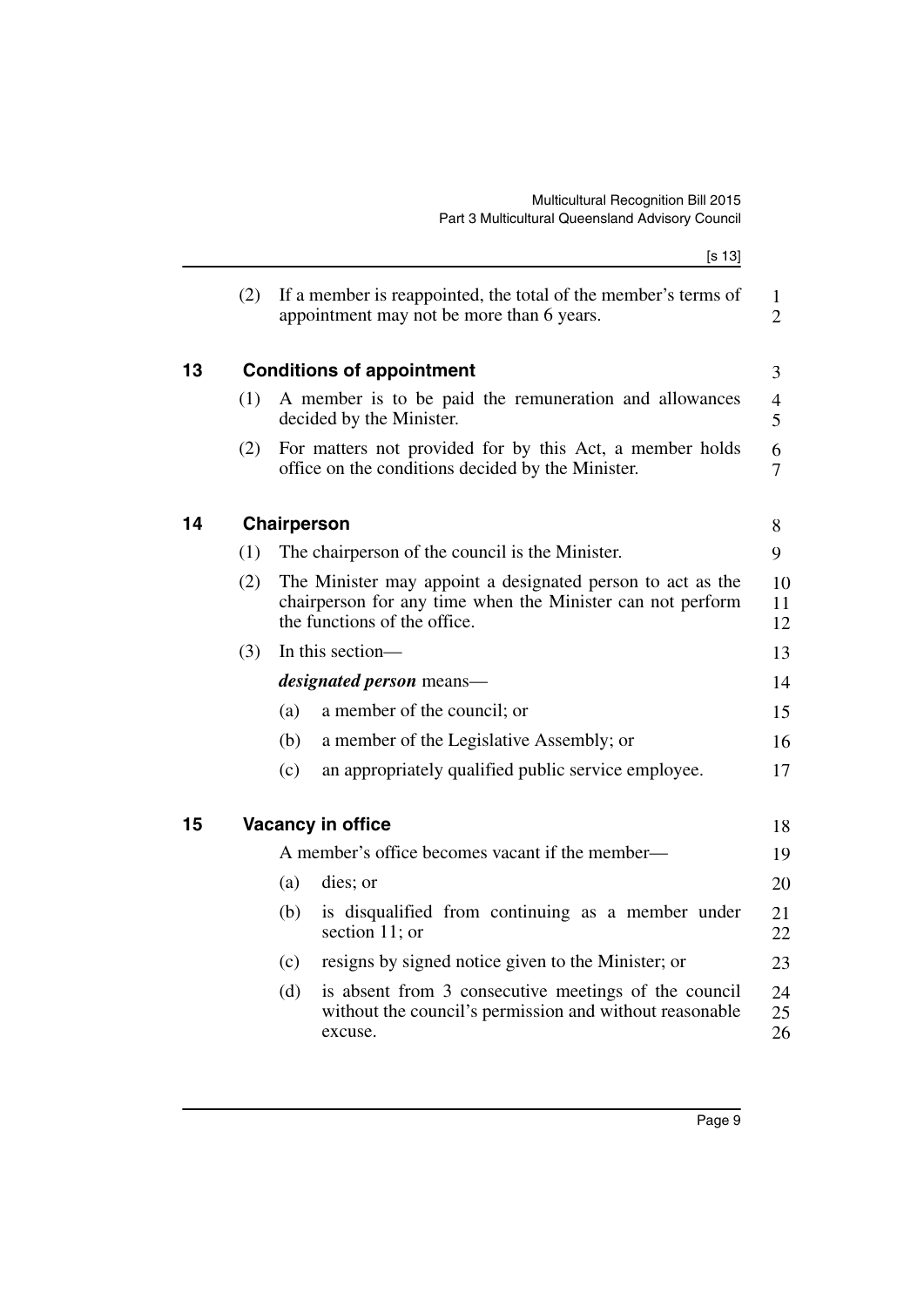### [s 16]

<span id="page-11-2"></span><span id="page-11-1"></span><span id="page-11-0"></span>

| 16 | <b>General procedure</b> |                                                                                                                                                                                      |                |  |  |
|----|--------------------------|--------------------------------------------------------------------------------------------------------------------------------------------------------------------------------------|----------------|--|--|
|    | (1)                      | Council meetings are to be held at the times and places the<br>council decides.                                                                                                      | 2<br>3         |  |  |
|    | (2)                      | However, the council must meet at least twice a year.                                                                                                                                | $\overline{4}$ |  |  |
|    | (3)                      | The chairperson is to preside at all council meetings at which<br>the chairperson is present.                                                                                        | 5<br>6         |  |  |
|    | (4)                      | If the chairperson is not present and a designated person has<br>been appointed to act as the chairperson under section $14(2)$ ,<br>the designated person is to preside.            | 7<br>8<br>9    |  |  |
|    | (5)                      | If neither the chairperson nor a designated person appointed to<br>act as the chairperson under section $14(2)$ is present, a<br>member chosen by the members present is to preside. | 10<br>11<br>12 |  |  |
|    | (6)                      | The council may conduct its meetings as it considers<br>appropriate.                                                                                                                 | 13<br>14       |  |  |
| 17 |                          | Minutes and records of decisions                                                                                                                                                     | 15             |  |  |
|    |                          | The council must keep—                                                                                                                                                               | 16             |  |  |
|    |                          | minutes of its meetings; and<br>(a)                                                                                                                                                  | 17             |  |  |
|    |                          | a record of its decisions.<br>(b)                                                                                                                                                    | 18             |  |  |
| 18 |                          | <b>Publishing summary of meeting</b>                                                                                                                                                 | 19             |  |  |
|    | (1)                      | As soon as practicable after each council meeting, a summary<br>of the meeting must be published—                                                                                    | 20<br>21       |  |  |
|    |                          | on the department's website; and<br>(a)                                                                                                                                              | 22             |  |  |
|    |                          | (b)<br>in any other way the council considers appropriate to<br>make the summary publicly available, including, for<br>example, on another website.                                  | 23<br>24<br>25 |  |  |
|    | (2)                      | The summary must—                                                                                                                                                                    | 26             |  |  |
|    |                          | (a)<br>state the key issues discussed at the meeting and the<br>decisions made at the meeting; and                                                                                   | 27<br>28       |  |  |
|    |                          | be approved by the Minister.<br>(b)                                                                                                                                                  | 29             |  |  |
|    |                          |                                                                                                                                                                                      |                |  |  |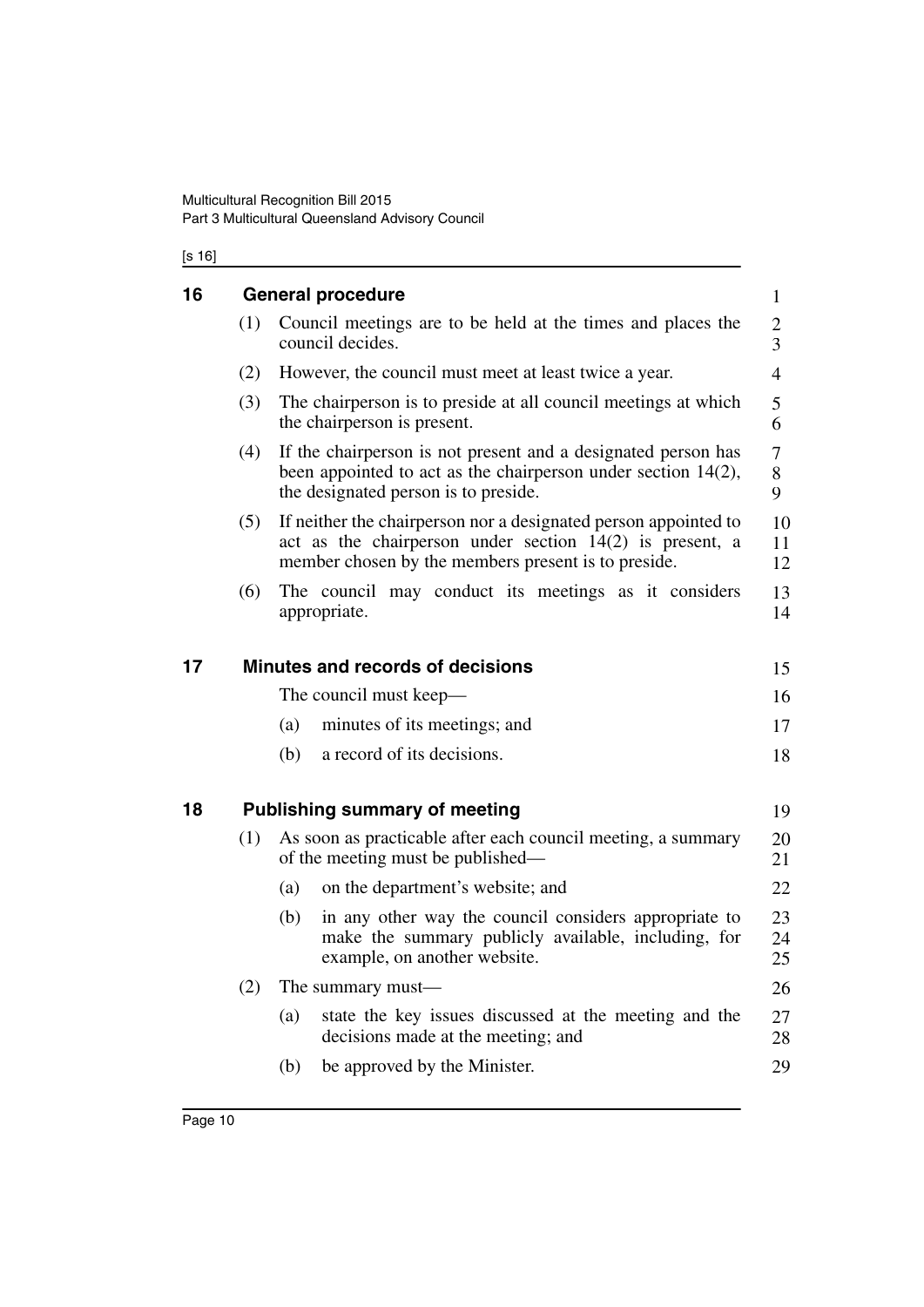1  $\mathfrak{D}$ 

8

18

22

25

## <span id="page-12-0"></span>**Part 4 Responsibilities of the Minister and government entities**

## <span id="page-12-1"></span>**19 Multicultural policy**

- (1) The Minister must, within 6 months after this section commences, prepare a policy about multiculturalism in Queensland (*multicultural policy*). (2) The multicultural policy must— 3 4 5 6 7
	- (a) promote the principles of the multicultural charter; and
	- (b) state outcomes for services provided by government entities to people from diverse backgrounds in the Queensland community; and  $\mathbf{Q}$ 10 11
	- (c) provide for a consistent approach across government for collecting statistical information about the diversity of people who use services provided by government entities. 12 13 14 15
- (3) The chief executive of the department must publish the multicultural policy— 16 17
	- (a) on the department's website; and
	- (b) in any other way the chief executive considers appropriate to make the policy publicly available, including, for example, on another website. 19 20 21

## <span id="page-12-2"></span>**20 Multicultural action plan**

(1) The Minister must prepare a plan about implementing the multicultural policy outcomes (*multicultural action plan*). 23 24

## (2) The multicultural action plan must—

- (a) be consistent with the principles of the multicultural charter; and 26 27
- (b) state the actions that all or stated government entities must take to achieve the multicultural policy outcomes; and 28 29 30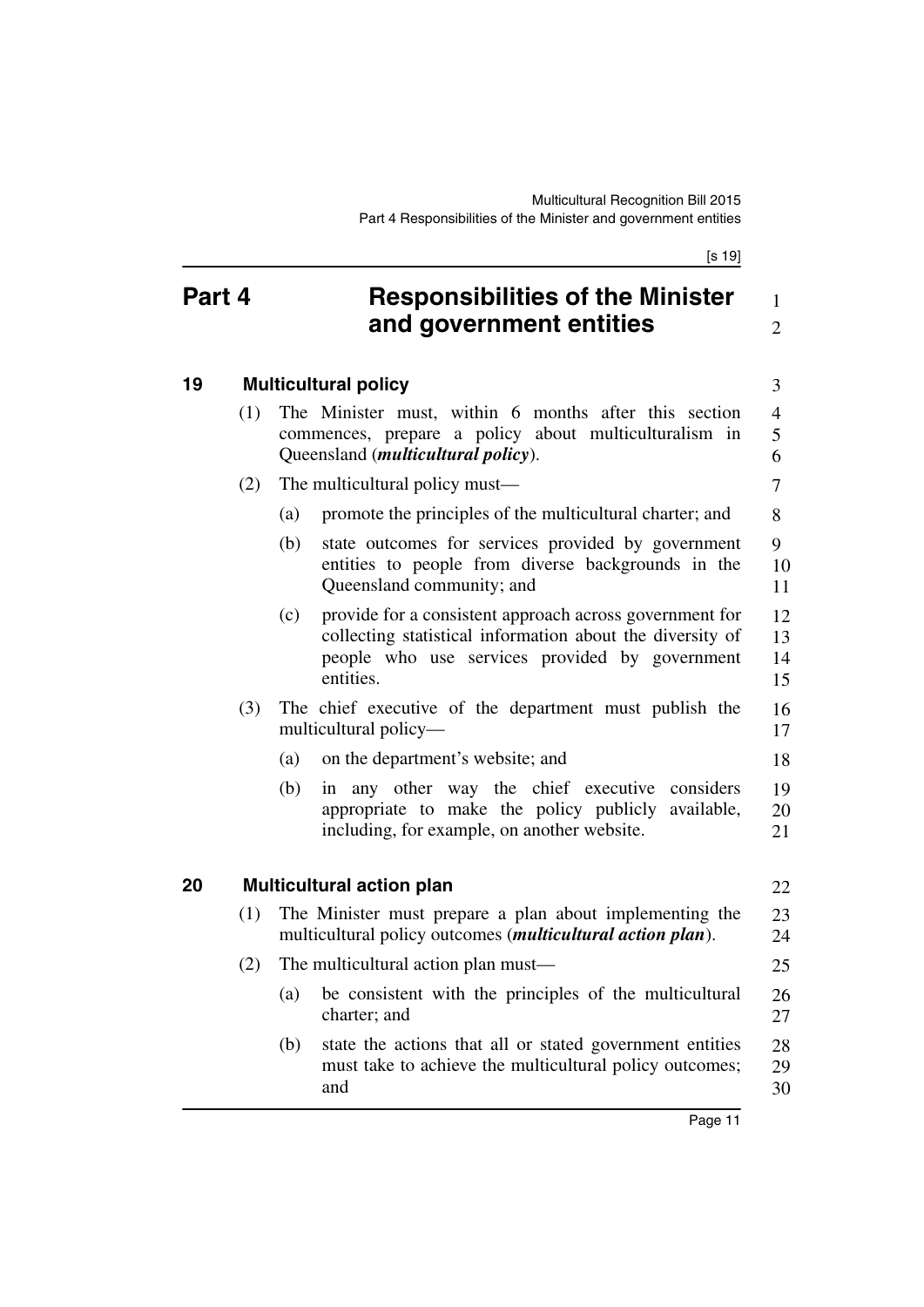[s 21]

<span id="page-13-0"></span>

|    |     | (c) | state the actions that all or stated government entities<br>must take to ensure services provided by the entities are<br>accessible to people who have difficulty understanding<br>English or communicating in English. | $\mathbf{1}$<br>$\mathbf{2}$<br>$\mathfrak{Z}$<br>$\overline{4}$ |
|----|-----|-----|-------------------------------------------------------------------------------------------------------------------------------------------------------------------------------------------------------------------------|------------------------------------------------------------------|
|    | (3) |     | The Minister must—                                                                                                                                                                                                      | 5                                                                |
|    |     | (a) | prepare the first plan within 6 months after this section<br>commences; and                                                                                                                                             | 6<br>7                                                           |
|    |     | (b) | prepare a further plan at least once every 3 years.                                                                                                                                                                     | 8                                                                |
|    | (4) |     | The chief executive of the department must publish each plan<br>prepared under this section—                                                                                                                            | 9<br>10                                                          |
|    |     | (a) | on the department's website; and                                                                                                                                                                                        | 11                                                               |
|    |     | (b) | any other way the chief executive<br>considers<br>in<br>appropriate to make the plan publicly<br>available,<br>including, for example, on another website.                                                              | 12<br>13<br>14                                                   |
|    | (5) |     | A plan prepared under this section—                                                                                                                                                                                     | 15                                                               |
|    |     | (a) | takes effect when it is published on the department's<br>website; and                                                                                                                                                   | 16<br>17                                                         |
|    |     | (b) | stops having effect when a further plan prepared under<br>subsection $(3)(b)$ takes effect.                                                                                                                             | 18<br>19                                                         |
|    |     |     |                                                                                                                                                                                                                         |                                                                  |
| 21 |     |     | <b>Report on multicultural policy</b>                                                                                                                                                                                   | 20                                                               |
|    | (1) |     | The Minister must, as soon as practicable after each<br>multicultural action plan stops having effect, table a report in<br>the Legislative Assembly about the multicultural policy.                                    | 21<br>22<br>23                                                   |
|    | (2) |     | The report must include information about—                                                                                                                                                                              | 24                                                               |
|    |     | (a) | the extent to which the multicultural policy outcomes<br>are being achieved; and                                                                                                                                        | 25<br>26                                                         |
|    |     | (b) | the actions required by the multicultural action plan<br>taken by government entities in the period for which the<br>plan was in effect.                                                                                | 27<br>28<br>29                                                   |
|    |     |     |                                                                                                                                                                                                                         |                                                                  |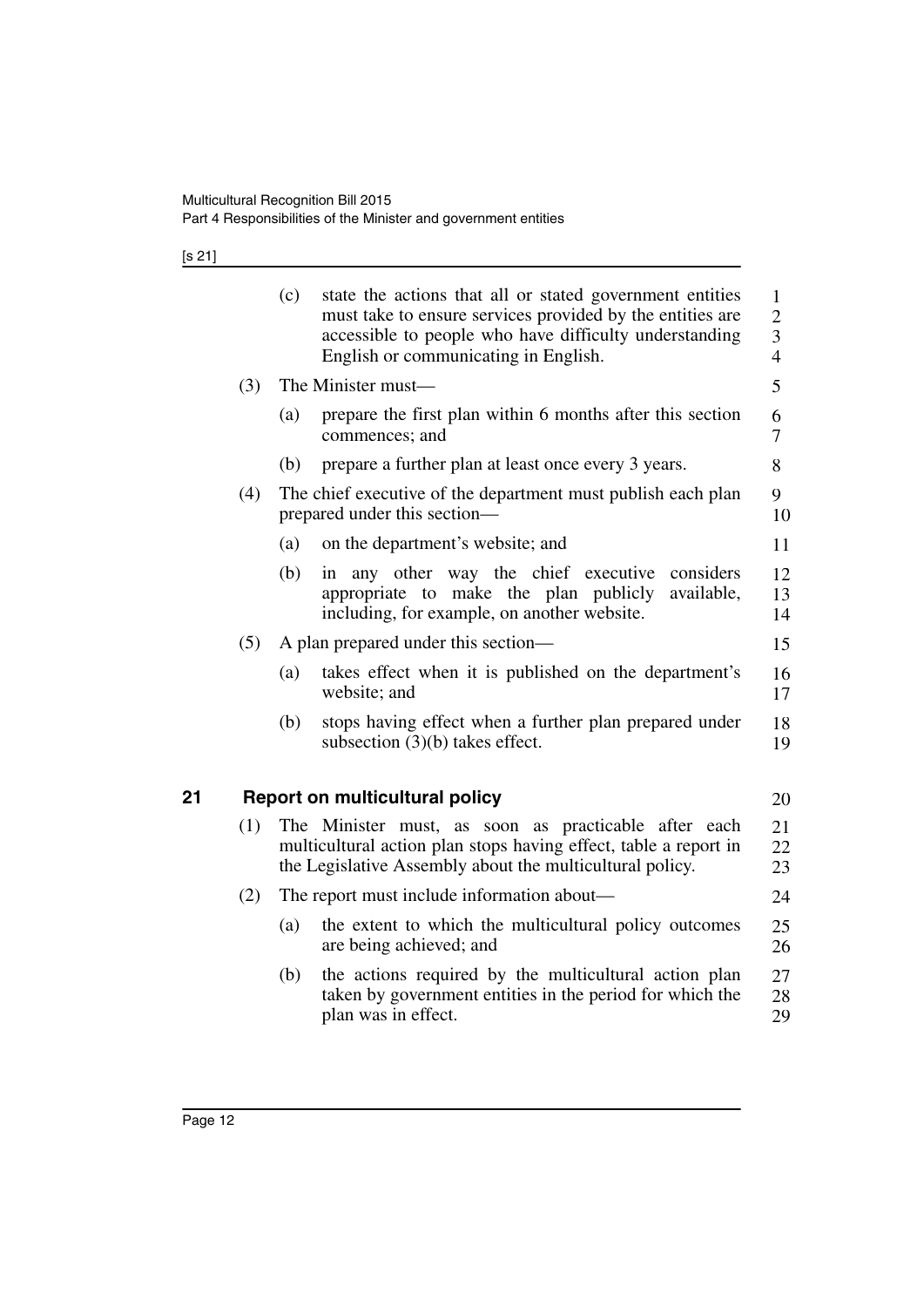<span id="page-14-2"></span><span id="page-14-1"></span><span id="page-14-0"></span>

|    |     |     | [s 22]                                                                                                                                                                                                                                             |                      |
|----|-----|-----|----------------------------------------------------------------------------------------------------------------------------------------------------------------------------------------------------------------------------------------------------|----------------------|
| 22 |     |     | <b>Chief executives to ensure awareness</b>                                                                                                                                                                                                        | 1                    |
|    |     |     | The chief executive of a government entity must ensure<br>employees of the entity are aware of-                                                                                                                                                    | $\overline{2}$<br>3  |
|    |     | (a) | the multicultural charter, multicultural policy<br>and<br>multicultural action plan; and                                                                                                                                                           | 4<br>5               |
|    |     | (b) | how the multicultural charter, multicultural policy and<br>multicultural action plan apply to the work of the<br>employees.                                                                                                                        | 6<br>7<br>8          |
| 23 |     |     | Government entities to consider multicultural charter                                                                                                                                                                                              | 9                    |
|    |     |     | The employees of a government entity must consider the<br>multicultural charter when developing policies or providing<br>services of the entity.                                                                                                   | 10<br>11<br>12       |
| 24 |     |     | Government entities' reporting obligations                                                                                                                                                                                                         | 13                   |
|    | (1) |     | This section applies to a government entity if the multicultural<br>action plan requires the entity to take 1 or more stated actions.                                                                                                              | 14<br>15             |
|    | (2) |     | The government entity must, as soon as practicable after the<br>end of each financial year, make the information stated in<br>subsection (3) publicly available, including, for example, by<br>publishing the information on the entity's website. | 16<br>17<br>18<br>19 |
|    | (3) |     | For subsection $(2)$ , the information is—                                                                                                                                                                                                         | 20                   |
|    |     | (a) | a statement of the actions the multicultural action plan<br>requires the government entity to take; and                                                                                                                                            | 21<br>22             |
|    |     | (b) | a summary of the entity's progress in implementing the<br>actions in the financial year.                                                                                                                                                           | 23<br>24             |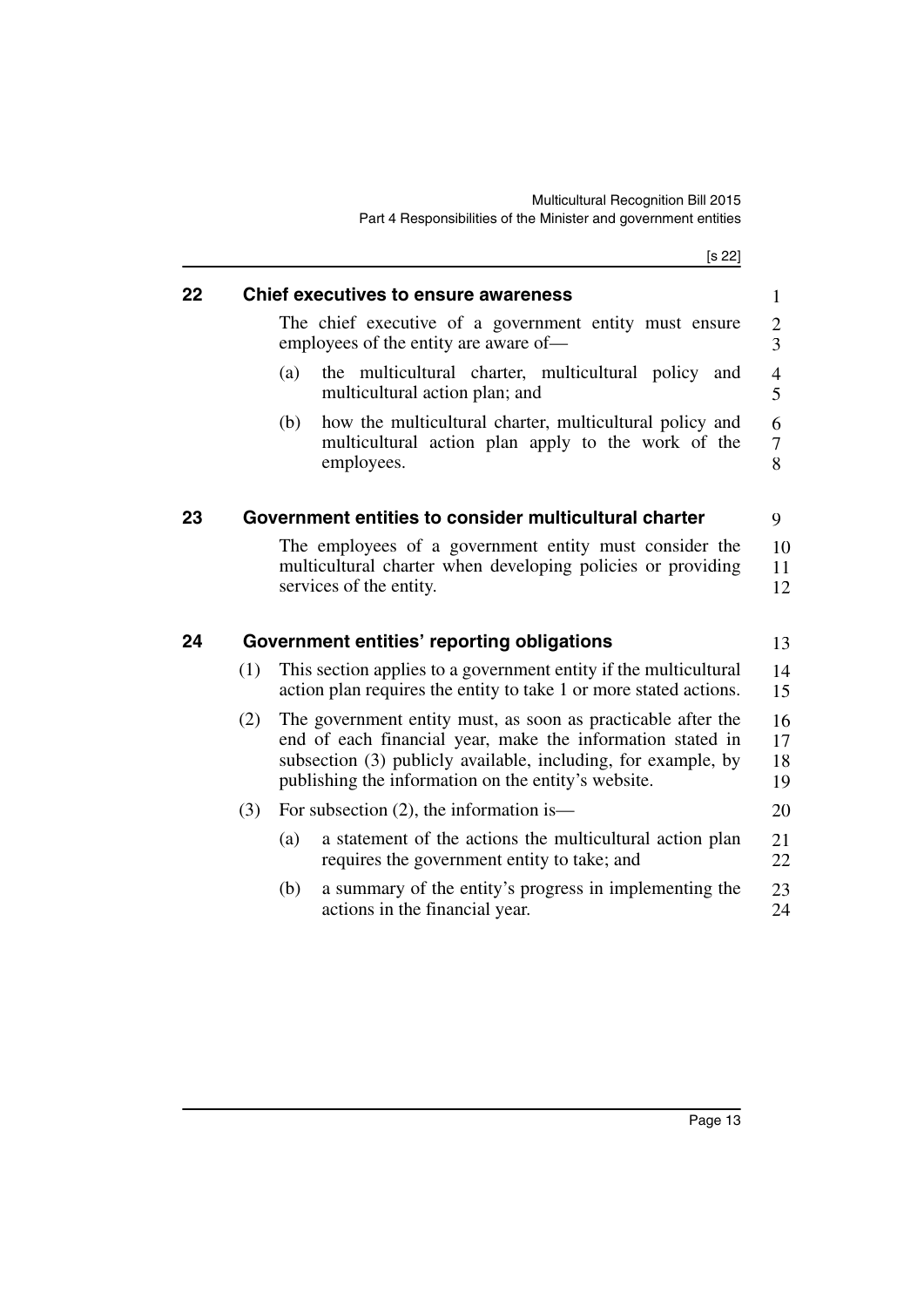Act.

[s 25]

<span id="page-15-1"></span><span id="page-15-0"></span>

| Part 5 | <b>Miscellaneous</b>                                    |   |
|--------|---------------------------------------------------------|---|
| 25     | <b>Regulation-making power</b>                          |   |
|        | The Governor in Council may make regulations under this | 3 |

4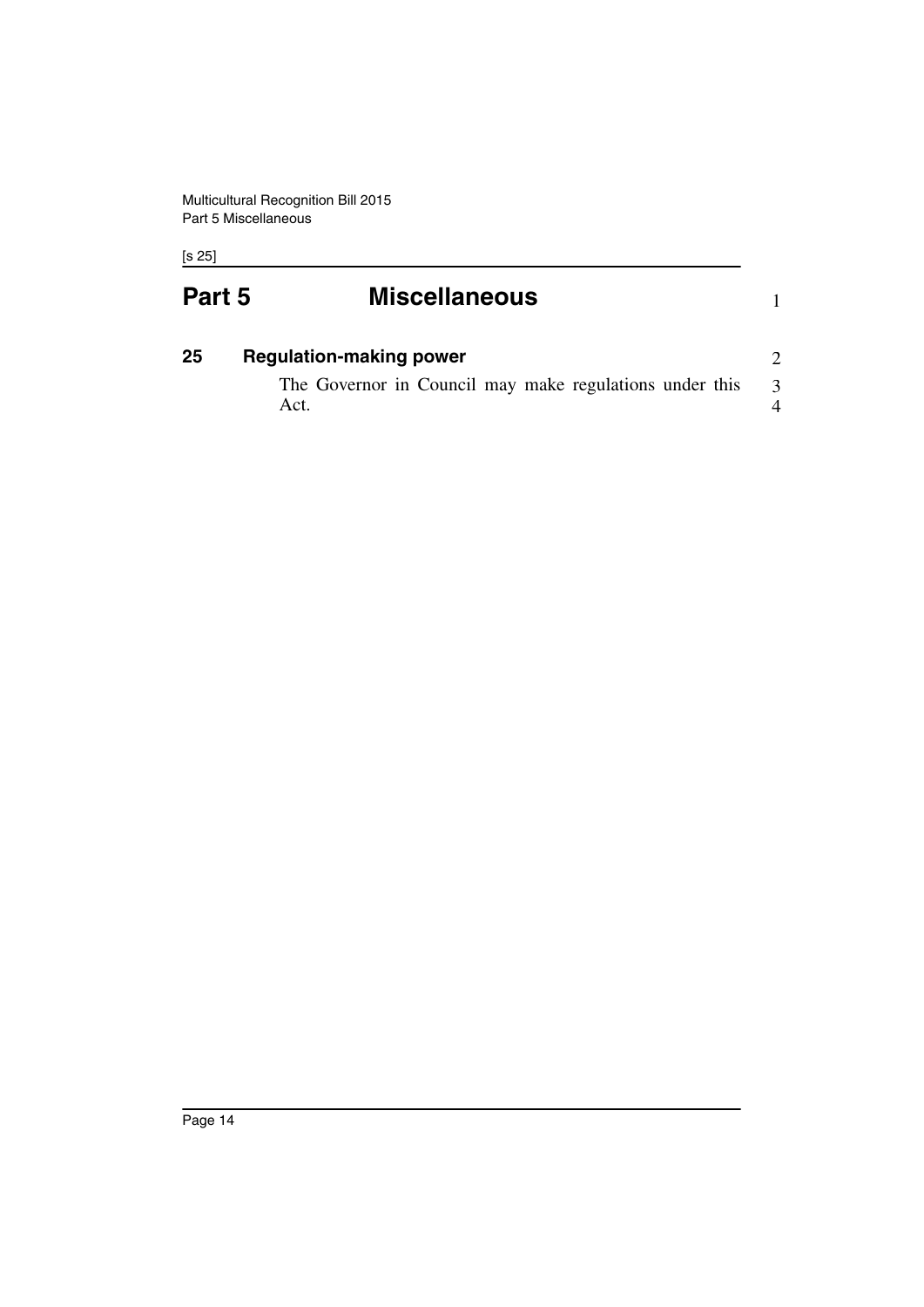## <span id="page-16-0"></span>**Schedule 1 The Multicultural Queensland Charter**

1 2

|                 | Because-                                                                                                                                                                                                                    | 4                             |
|-----------------|-----------------------------------------------------------------------------------------------------------------------------------------------------------------------------------------------------------------------------|-------------------------------|
| the Parliament- |                                                                                                                                                                                                                             | 5                             |
|                 | honours the Aboriginal peoples and Torres Strait<br>Islander peoples, the First Australians, whose lands,<br>winds and waters we all now share, and their ancient<br>and enduring cultures; and                             | 6<br>$\overline{7}$<br>8<br>9 |
|                 | acknowledges the achievements of our forebears,<br>coming from many backgrounds, and that a bringing<br>together of the cultures of people from many<br>backgrounds forms an integral part of Queensland's<br>identity; and | 10<br>11<br>12<br>13<br>14    |
|                 | recognises that diversity deepens and enriches<br>our<br>community and provides an invaluable<br>asset<br>for<br>Queensland's future;                                                                                       | 15<br>16<br>17                |
| this            | Act establishes<br>the<br>following<br><b>Multicultural</b><br><b>Queensland Charter—</b>                                                                                                                                   | 18<br>19                      |
| $\mathbf{1}$    | A shared commitment to Queensland and Australia, and<br>a free and democratic society governed by the rule of<br>law, fosters a strong and unified community.                                                               | 20<br>21<br>22                |
| $\overline{2}$  | The people of Queensland come from many diverse<br>backgrounds and have worked, and continue to work,<br>together to build a prosperous, fair and harmonious<br>Queensland.                                                 | 23<br>24<br>25<br>26          |
| 3               | The people of Queensland should be able to express and<br>celebrate, in a lawful way, their cultural, linguistic and<br>religious diversity.                                                                                | 27<br>28<br>29                |
| $\overline{4}$  | Equal rights and responsibilities under the law and<br>equitable access to the services provided or funded by                                                                                                               | 30<br>31                      |